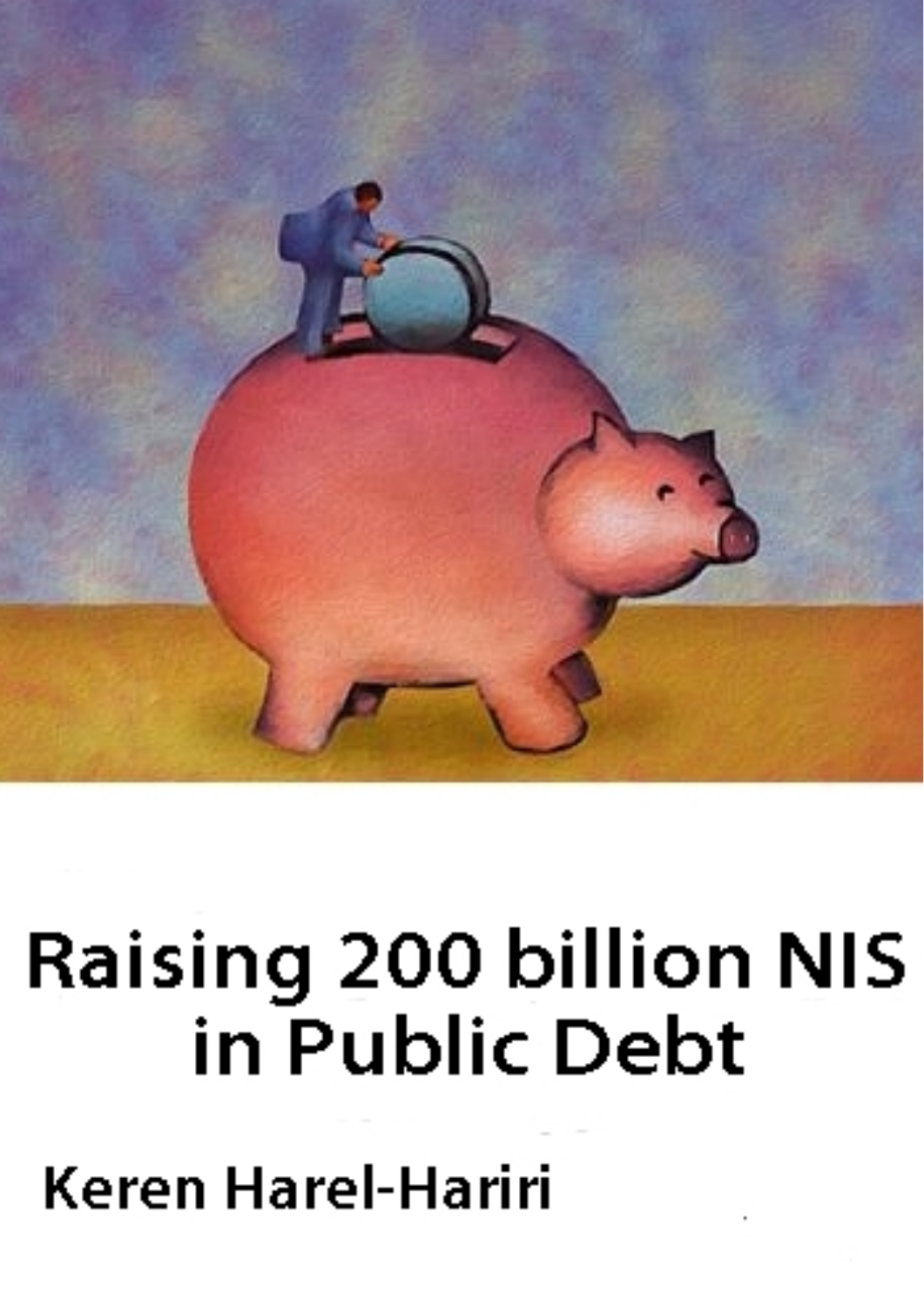# The Repercussions of the Finance Ministryʹs 200,000,000,000 Shekel Bond Issue

Keren Harel Harari

17 Sivan 5769

June 8, 2009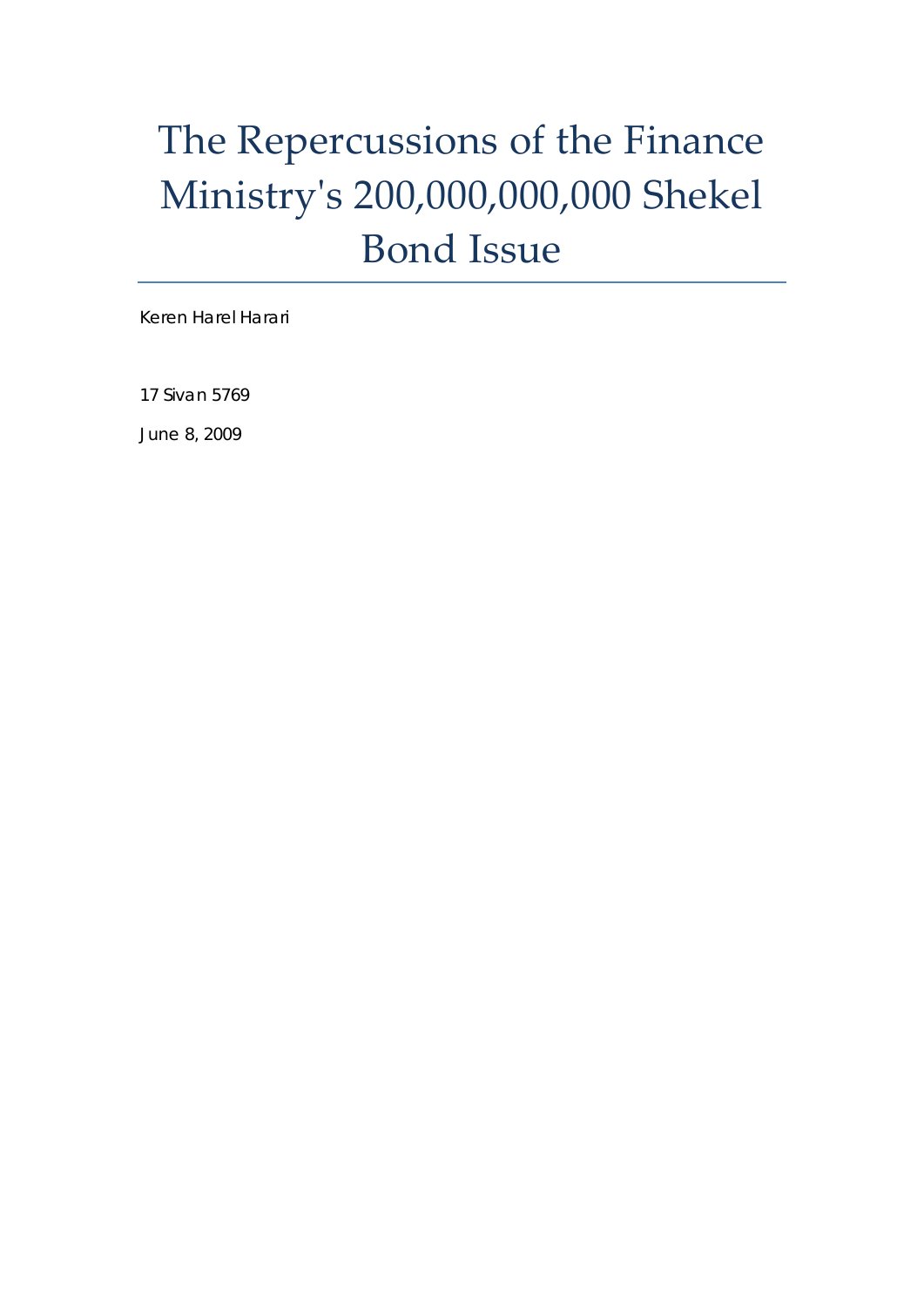## **The Repercussions of the Finance Ministryʹs**

### **200,000,000,000 Shekel Bond Issue**

Keren Harel Harari

17 Sivan 5769

June 8, 2009

#### **The Repercussions of the Finance Ministry's 200,000,000,000 Shekel Bond Issue (Abstract)**

The Israeli government is planning to raise two hundred billion shekels this year and in 2010 (hundred billion shekels each year) by issuing government bonds. 140,000,000,000 shekels of this amount will be raised in the local market and 60,000,000,000 shekels will be raised abroad. Some of the amounts are intended to roll over debt from the years 2002-2003 whose repayment date has arrived, however 80,000,000,000 shekels constitute new debt.

The risks and shortcomings include the reality that the debts will effectively be recycled rather than retired; fresh debt will be added meaning that a new debt of 28,500 shekels will be imposed on each and every Israeli citizen; the relation between the debt and Israel's gross domestic product that already today totals 78%, one of the highest in the developed world will be aggravated; the rise in the above ratio can jeopardize Israel's adhesion to the countries of the European Union, who are obligated under the Maastricht Accord to maintain a debt ratio that does not exceed 60%; the raising of this capital can crowd out private businesses that require capital from the same markets (140,000,000,000 shekels will be raised local market); such a reality can raise the cost of capital (higher interest rates) and lead to bankruptcies in the Israeli economy; likewise, questions emerge regarding expanding the government at the expense of the private economy and the need for higher future taxes; all these can cloud the possibility for future growth.

It is possible that the Finance Ministry has conducted research before it decided to raise such high amounts. We assume that one should examine these studies or at least investigate the following questions before the measure is ratified: what will be the implications of the bond issue in the amount of 200,000,000,000 shekels on the local capital market, how will the relationship between debt to GNP change, how will this influence Israel's credit rating and its attempt to join international markets, and what occurred in the past in a situation when other countries attempted to raise similar amounts, especially during a period of crisis.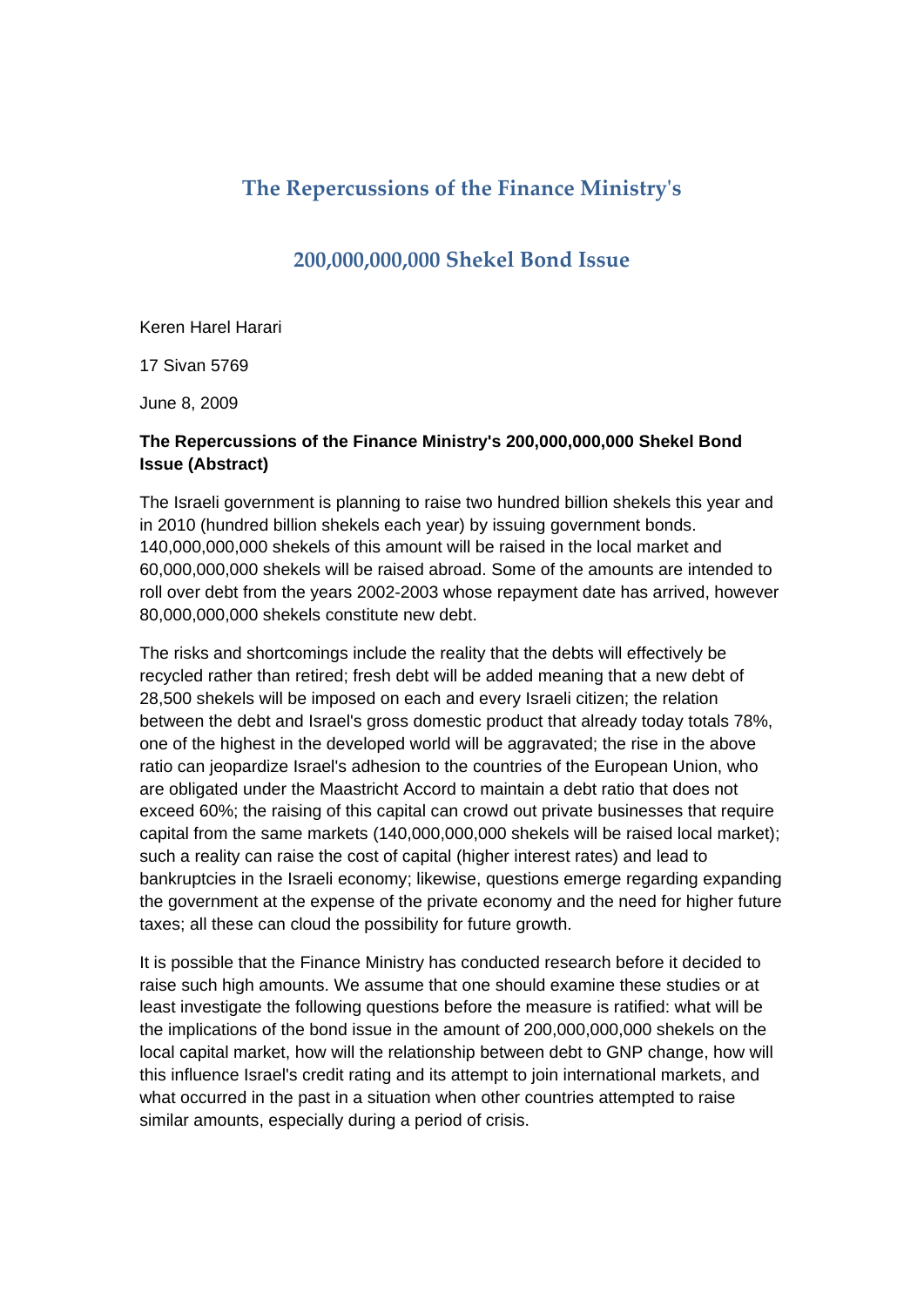#### **The Repercussions of the Finance Ministry's 200,000,000,000 Shekel Bond Issue**

By Keren Harel Harari

#### **The Background**:

- **In the years 2009-2000 the Israeli government is expected to raise capital in the bond market in the unprecedented large amount** of 200,000,000,000 shekels - 100,000,000,000 each year. In the beginning of 2009 the government completed the raising of 40,000,000,000 shekels, and it intends to raise an additional 160,000,000,000 shekels by the end of 2010. In recent years the amount of capital raised by the government totaled 40-60 billion shekels per annum, so that in the next two years the government will effectively raise double the amount of capital.
- **We are dealing with a net rise of about 80,000,000,000 shekels**: out of 200,000,000,000 shekels nearly 120,000,000,000 shekels are intended to finance previous debts, and 80,000,000,000 shekels is intended to assume fresh debt. We are dealing with the largest extra raising of capital since the years of the 2002-2003 crises. The last time that Israel reached such a record raising of debt to the tune of 40,000,000,000 shekels per annum (an increase of net debt beyond repayment of previous debt) nearly triggered a financial crisis in 2002.
- **The rise in the amount of capital to be raised already stems from the crisis years 2002-2003**. Due to the severe economic conditions prevailing then, the government became mired in huge debts and was compelled to greatly increase its capital recruitment. A large part of the capital recruitment took the form of a series of bonds for a five or six year term, that fall due presently. Therefore the government is compelled to boost its capital recruitment in a drastic fashion in order to pay off old debts and this is even before it has begun to finance the new government debt.
- **A similar situation will be created in a number of years**, when the next generation will be compelled to pay off the debts that the government is assuming today, a new debt that the government is taking in order to pay off future deficits. This behavior by the government is consistent as this is how it has behaved beginning with 2002 till today (save for the years 2006 and 2007). The extent of the total capital recruitment in the year 2000 totaled 36,000,000,000 shekels whereas in 2008 the amount of capital raised has almost doubled, and totals 61,000,000,000 shekels.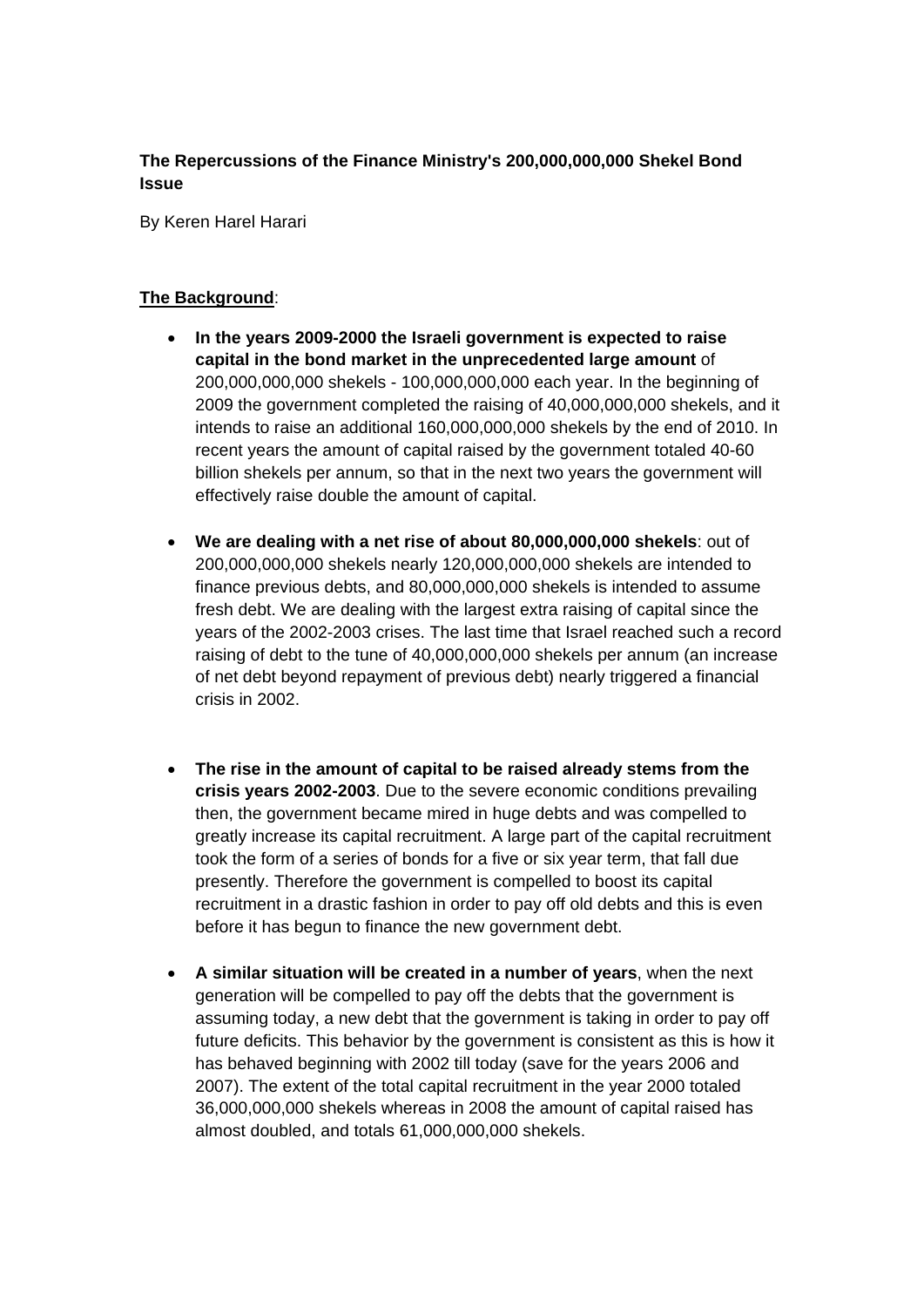- **The repercussions of the bond issues for the next two years are manifold, both in the short-term as well as in the long-term:**
- A rise in yields: a bond issue can influence market performance, and leads to fluctuations in the yields on bonds. There are grounds for apprehension that pressure on the bond market will increase and yields in the bond market will climb.
- High interest rates: the international money markets have as a result of the crisis entered into a state of paralysis, and anybody raising money has to pay relatively high interest rates. In the issue that the Finance Ministry performed in March of this year, it raised money abroad but at a higher interest rate than it could have risen in shekels in Israel, something that can shake the market.
- Impairment to corporate bonds: a massive increase in the amounts of bond issued abroad will find expression in depressed demand and hence a decline in corporate bond prices.
- Long-term interest: about 30% of the capital to be raised will be recruited in foreign money markets, and this can lead to be a rise in long-term interest rates in Israel and translate into a decline in investments in the Israeli private sector and accordingly a decline in the creation of job opportunities. The scenario can extend to the bankruptcy of firms, and a rise in unemployment rates as occurred in the United States at the close of the 1970s and the beginning of the 1980s.
- A burden on the future generation: since the issue of bonds constitutes in fact an increase in the external debt, one could compare these loans to the imposition of taxes on the future generation. In Israel there are about 7,000,000 residents, so that we and our children will carry a burden of 28,500 shekels as result of the bond issue of 200,000,000,000 shekels.
- Damage the image of the Israeli economy: An issue of such a huge size dims the prospects that Israel will enter the ranks of the European Union countries and increases the prospects that the country's credit rating will be lowered as has recently occurred in Great Britain.
- All the implications that were detailed above are detailed in expanded fashion in the attached document.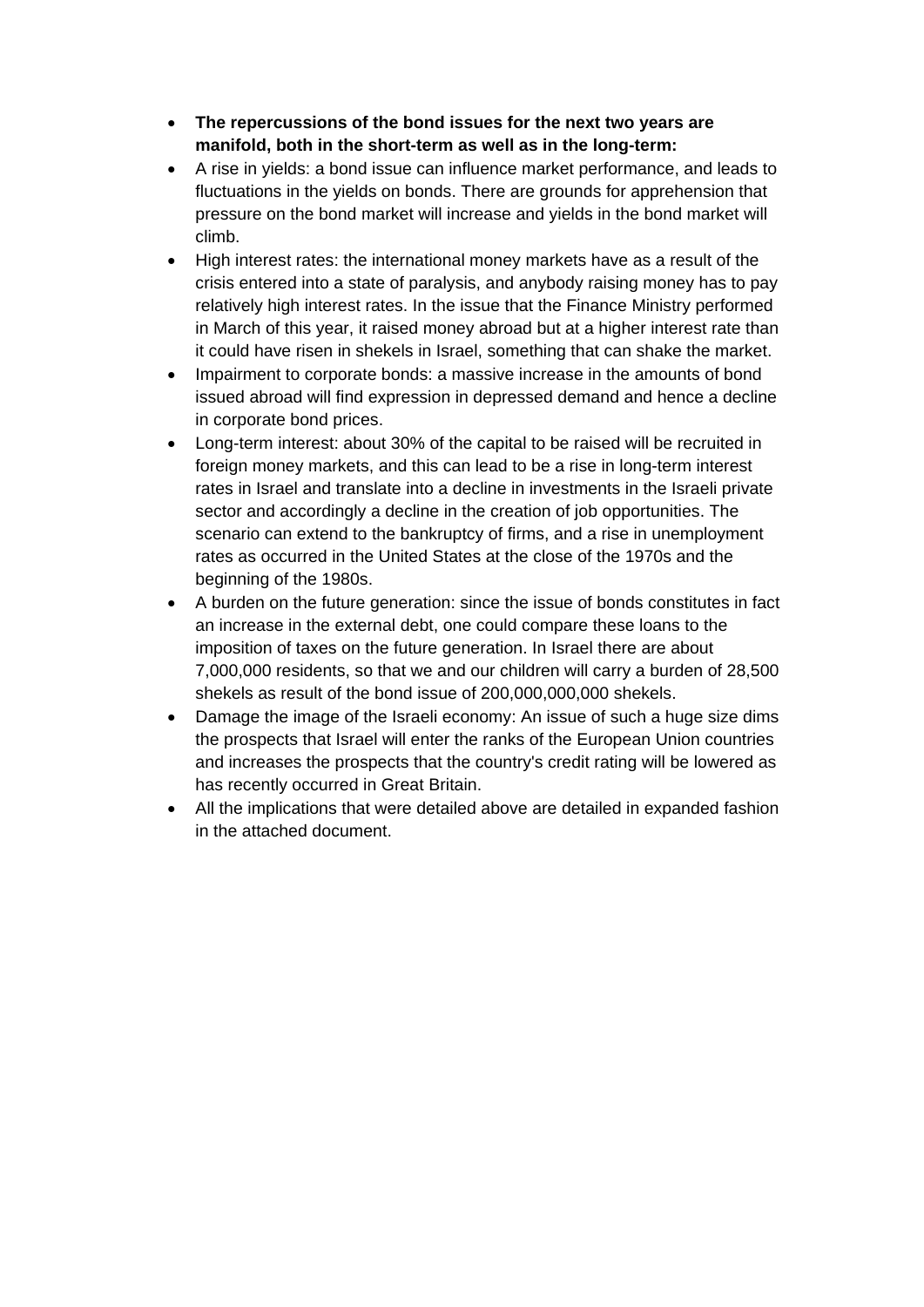#### **Statistical data about the debts of the Israeli government:**

The size of the government debt during the years 2001-2007 (in billions of shekels)

| vear | Government debt |
|------|-----------------|
| 2001 | 447             |
| 2002 | 504             |
| 2003 | 523             |
| 2004 | 541             |
| 2005 | 553             |
| 2006 | 538             |
| 2007 | 524             |

Source: The Finance Ministry

#### **Implications:**

#### **Immediate impact**

- The report on the expected raising of 200,000,000,000 shekels in the bond market in 2009-2007 precipitated **sharp declines in the government bond market.** After it was reported on 19.5.09 that the Finance Ministry intended to issue bonds sharp declines were registered in long-term shekel bonds, that dropped by 2.8%. Long -term bonds linked to the cost-of-living index dropped by 2%.
- **There is apprehension that such an extensive capital recruitment will influence the performance of the Israeli bond markets that is already characterized by fluctuations**. During the course of May, before the bond issue was reported, the yields on bonds Israel government bonds rose by 0.5%-the increase that was registered represented a sharp rise in the course of a brief period, and it ensued despite the fact that the Bank of Israel is buying bonds in the market. In other words, the rise on the return is a result of the sale of bonds by the public-and in this fashion the public is expressing its lack of confidence in the country's financial conduct due to the budgetary crisis.

#### **The Rise of Yields in the Market**

 To the extent that there will be a sharp increase in the planned deficit in the state budget for the next two years - 6% and 5% in 2009 and 2010 respectively - pressure will mount on the bond market and there is apprehension that yields in the markets will rise.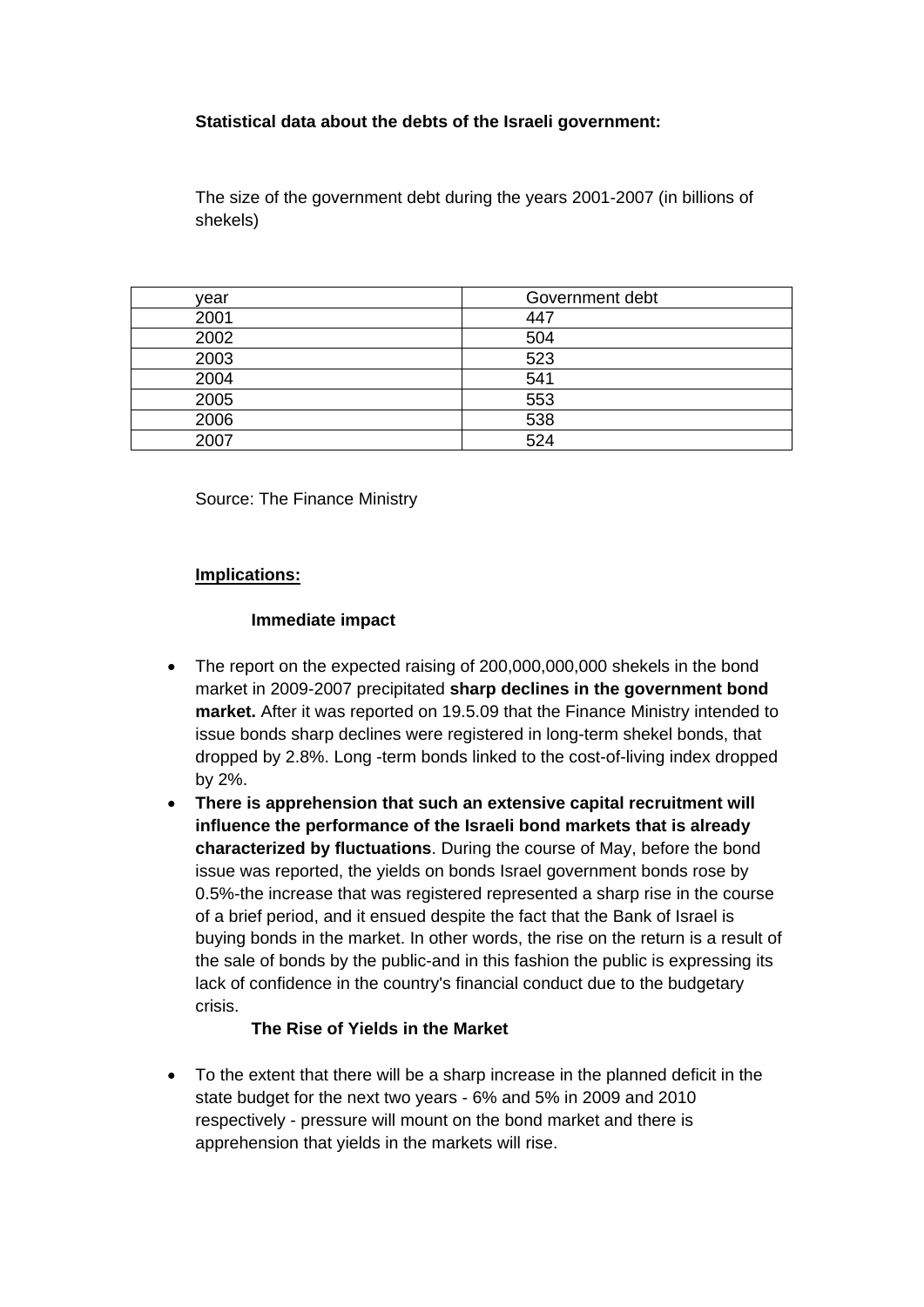Senior figures in the capital market warned that irresponsible raising of capital abroad can shake the market in Israel if the Finance Ministry will issue bonds abroad at a higher interest than the interest provided in Israel, this will cause instability in the functioning of the Israeli bond market, and to fluctuations in the yields on government bonds in local capital markets, and it would be proper to be wary of this.

#### **Lowered Demand and Influence on the Corporate Bond Market**

- Government bonds can be expected to compete with corporate bonds. The government bonds are considered a more stable and less dangerous financial product than the corporate bonds. Therefore flooding the market with government bonds, which are more secure, will hurt the corporate bonds, and will induce a switch by some investors to purchasing government bonds and selling off the corporate bonds. This situation will also have implications on the condition of the pension and provident funds that are invested primarily in corporate bonds.
- A massive increase in the extent of bond issues abroad will find expression in lower demands and lower prices for the corporate bonds. Therefore it was decided by the Finance Ministry that 30% of the capital raising will take place in international money markets. The raising of capital abroad is in dollars, while government expenditures are in shekels. For the purpose of financing expenditures they will have to convert the dollars (or at least some of them) into shekels, this can lead to flooding the foreign currency market with dollars and lead to a upwards revaluation of the shekel, when the recommended policy is support for a devaluation of the shekel in order to stimulate exports and continued growth.

#### **High Interest Rates**

- In recent years Israel raised capital only locally and did not make any issues in the international markets, at the outset because of a desire to minimize exposure to foreign currency and subsequently due to the sub-prime crisis. A renewal of Israeli bond issues abroad, after two years of total absence from these markets, involves an additional problem: the current state of the bond issue market abroad. The international capital markets in the wake of the crisis have entered a state of paralysis, and anyone who raises funds must pay relatively higher interest. In an issue that the Finance Ministry performed in March this year, it raised money abroad at a higher interest than it could have raised in shekels in Israel.
- Even if only a small portion of the government capital recruitment will be performed in international capital markets, this will trigger increases in longterm interest rates in Israel. According to the Cato Institute the expectation is that due to the economic crisis, and the state of government deficits, many governments throughout the world are going to issue trillions of dollars in new government bonds over the next few years. As result the interest rates offered by the governments will be higher in order to attract citizens to save rather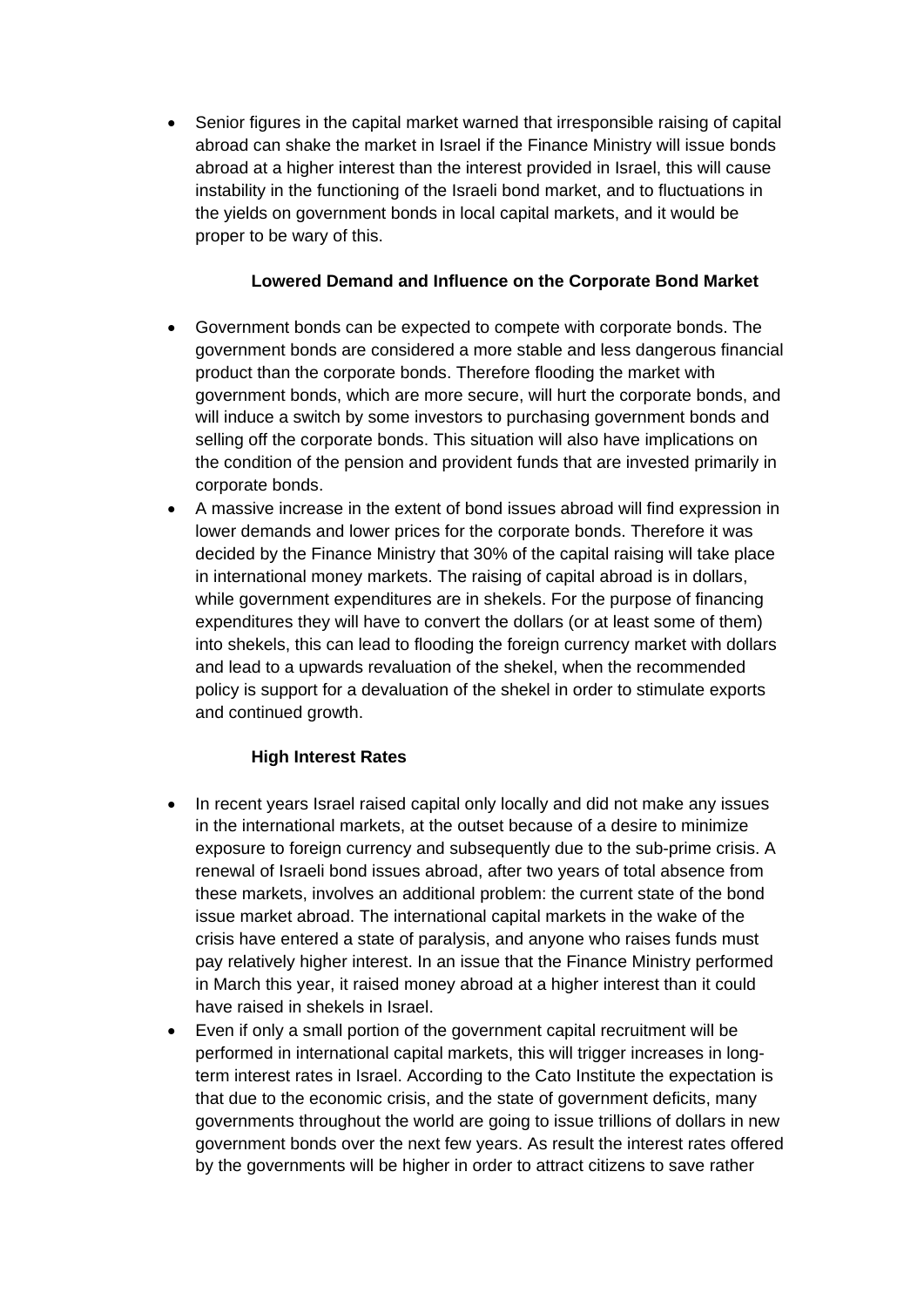than spend, and invest their money in government bonds instead of corporate bonds. When people save more and consume less, the demand for products and services declines, less money is invested in R&D, and the expansion of new businesses, productivity declines, and as a result fewer new job opportunities are created. This scenario is likely to take place in Israel as well since 70% of the issue will be take place in the local market, in Israel.

#### **Long-term Influence**

- **Raising money via bonds will not avail the State of Israel in the longterm**: when the government relies on bonds, and on markets abroad, it in practice "steals" potential resources for investments in the private sector. Since the government constitutes a factor competing with the private sector on sources for investment, as soon as it issues bonds and borrows money it causes a rise in the price of capital for private companies, and **this is reflected by a decline in investments in the Israeli private sector and a pursuant decline in the creation of job opportunities**. This scenario is likely to include (especially given global present economic conditions) to the bankruptcy of companies, and a rise in unemployment rates. This happened in the United States during this late 1970s and early 1980s, until President Ronald Reagan assumed office and changed economic policy.
- The use of the money that the government will receive from bond issues is also important. Instead of investing the money directly in factors that create growth such as infrastructures, the government is accustomed to increase its expenses in the public sector. The experience of the 1990s instructs that when the state received assistance to absorb immigrants, the public sector grew a few times faster than the industrial and commercial sector, and government salaries swelled accordingly. From 1992-1997, the average salary in the public sector rose by 21%, as compared with about 10% in the industrial sector and only 1% in the commercial sector.
- According to research published by the Swiss Institute for Business Cycle Research-in order to achieve an increase in private investments, a stable macro and economic environments is required. Even if the government would have devoted all the money that it borrows for investments, this still would not have produced growth unless in tandem it would have reduced its expenditures and the bloated size of government while increasing the productivity and efficiency of the public sector.
- **Since the issue of bonds constitutes in practice an increase of external debt, one can compare these loans to the imposition of taxes on our children**, and on the future generation, because they are those that will be compelled to shoulder the burden of returning this debt in many years, just as we are compelled today to pay for the huge debts that were accumulated years ago. This is especially true in light of the fact that the fund-raising by the Israeli government is characterized by long-term redemption: about 88% of the external debt bears an original target redemption span higher than five years, and only about 12% has an original redemption span that is lower than five years.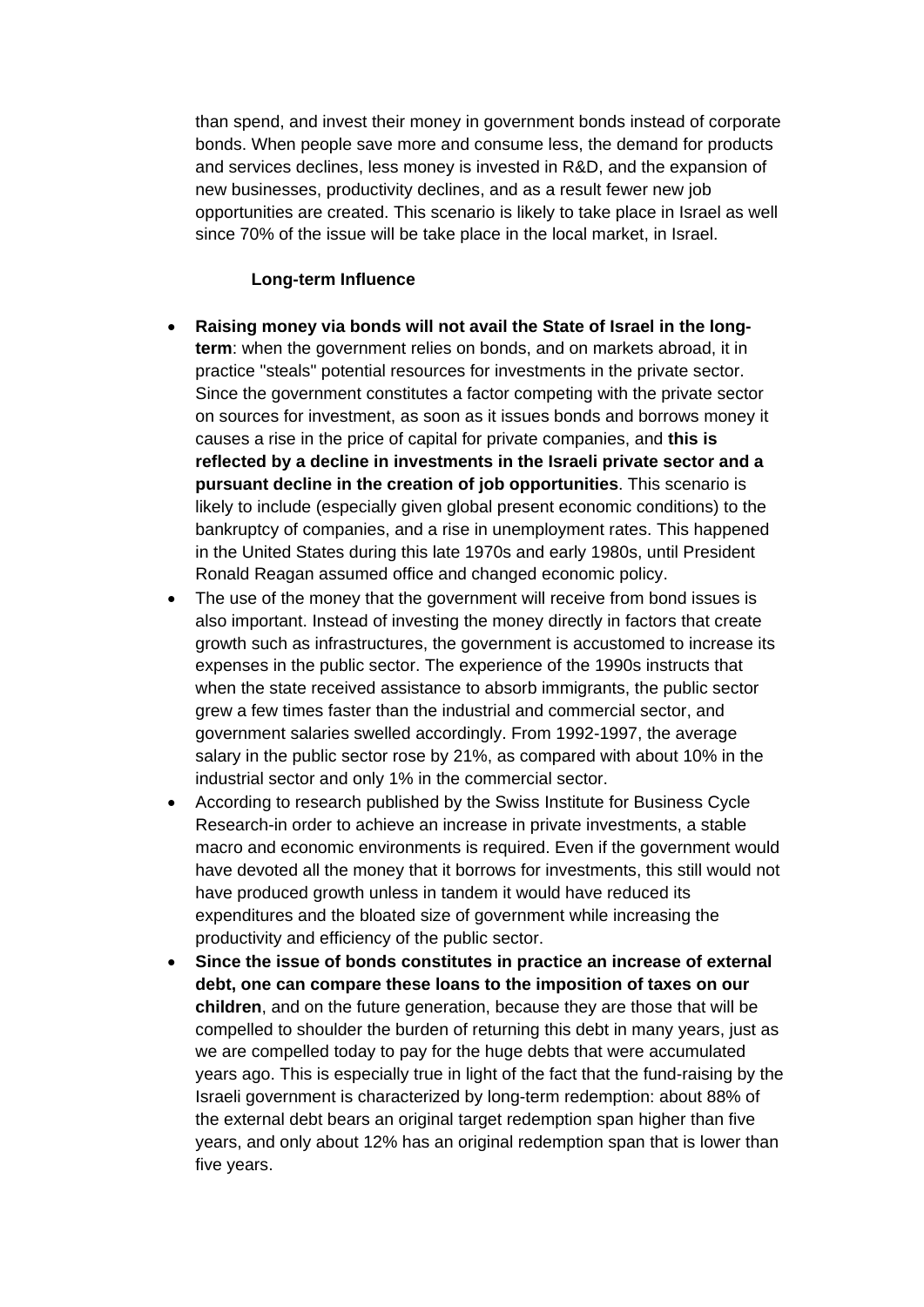- **An issue in such a large amount diminishes the possibility that Israel will join the list of European Union countries.** The (external) public debt limit on countries of the European Union under the Maastricht Agreement totals 60% of GDP. The average debt in the OECD countries totaled 61.5% of GDP in 2008 as opposed to 78% of GDP in Israel. An increase in the external debt in order to finance government expenses for consumption will only aggravate the ratio of these numbers.
- **The load of government debt in Israel in relation to GDP remains one of the highest ratios in the Western world and the return on principle and interest for the loan for them constitutes a heavy burden on the state budget and the Israeli economy in general**. Interest expenses on government debt totaled 35 billion shekels in 2006, in 2007 34 billion shekels, and in 2008 34.5 billion shekels. Had the ratio between debt and GDP amounted to 60% in 2007, additional resources estimated at 9 billion shekels for the year 2009 would have been made available to the government. A reduction of the debt would have solidified the stability of the Israel economy in the event of local and external tremors, freed budgetary resources for current expenses at the expense of interest payments and would have readied Israel for contending with long-term changes. Public debt as a percentage of GDP in international comparison in 2008

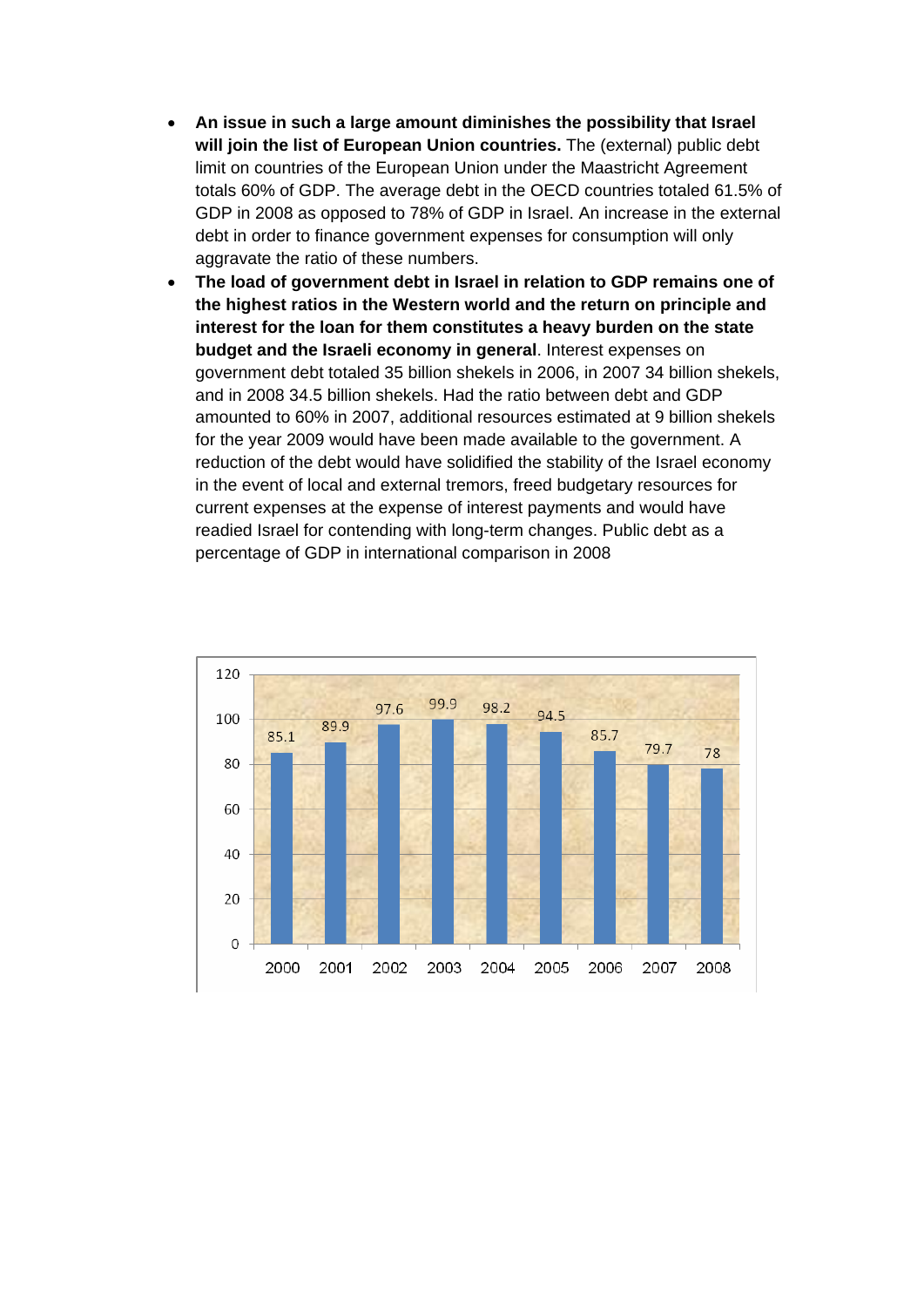| Country                    | Total debt as a percentage of<br><b>GDP</b> |
|----------------------------|---------------------------------------------|
| Romania                    | 13.6                                        |
| Luxembourg                 | 14.7                                        |
| Slovenia                   | 22.8                                        |
| Finland's                  | 33.4                                        |
| Sweden                     | 38                                          |
| Spain                      | 39.5                                        |
| Average for OECD countries | 58                                          |
| Holland                    | 58.2                                        |
| France                     | 68                                          |
| Hungary                    | 73                                          |
| Israel                     | 78                                          |
| Greece                     | 97.6                                        |
| Italy                      | 105.8                                       |

Source: the Bank of Israel, Eurostat press office

#### **Advantages/Response to the Apprehensions:**

- **A comparison with the peak bond issue that occurred in 2002**: In 2002 the return on Shahar class shekel bonds skyrocketed to a record of 12.5%-a return that reflected fears that the State of Israel would go bankrupt. However, today Shahar class bonds are being traded with a yield of 5-5.2%. Additionally, the interest charged by the Bank of Israel is far lower than that which prevailed in 2002.
- The major expected rise in the government bond offerings in the next two years reinforces apprehension regarding a rise in bond yields. However, there is no certainty that the yields will actually rise, because one of the singular phenomena of the current economic crisis is that investors are barricading themselves behind government bonds, in the belief that this is the sole asset that remains a secure investment.
- **If necessary, the government can raise some of the money that it lacks abroad in the framework of the remaining loan guarantees** of the American government from 2003, in the sum of \$3.8 billion. The use of the guarantee monies will allow the Finance Ministry to raise money abroad at a much lower cost than market prices.
- **Displaying a presence in the international capital and money markets**. For the past 2 1/2 years the government of Israel totally absented itself from these markets. The renewed bond issues will once again expose the Government of Israel to those active in the world capital markets. Likewise, the fluctuations in the margins of negotiable bonds provide an up to date indicator on the way that foreign investors view the Israeli economy and the performance by the Israeli government.
- **Creating a benchmark for issues by Israeli companies abroad**: the interests that will be set in the government bond issue will allow international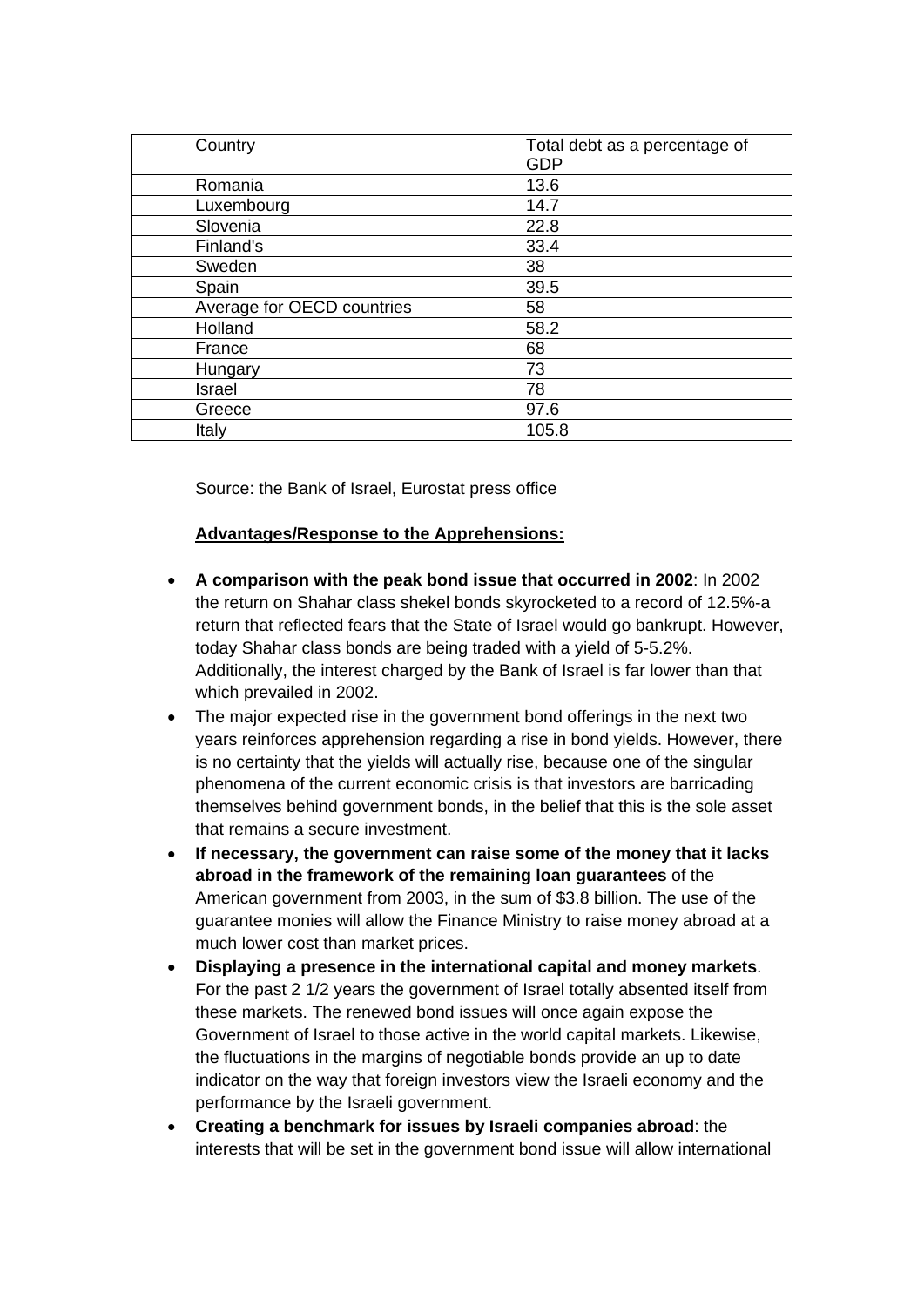capital markets to price the interests that Israeli companies will be required to pay in the future if they wish to issue bonds abroad.

 **Creating an additional source for raising foreign currency thus increasing flexibility in the choice of sources for raising capital**. Likewise, the government by raising funds in the financial markets that employ foreign currency allows the government to use these monies to finance its expenditures in foreign currency, and finance the commercial deficit of Israel.

#### $\bullet$

#### **Response by the Finance Ministry, the Accountant General:**

"The expected size of the government deficit was not a secret. True the extent of the most sizable capital recruitment was unknown and these are figures that sound frightening-200,000,000,000 shekels-but as aforesaid the recycling of the debt was not expected to be too problematic." Yehoshua Oren, the Accountant General in *The Marker* 20.5 .09

- The Finance Ministry does not foresee a crisis in the bond market, and in its estimate a large part of the information on the increased capital recruitment by the state has a ready been taken into account in the bond prices. The rise in interest that occurred in the recent period, reflects the market expectation regarding the increased raising of capital by the Finance Ministry, and an additional rise in interest is possible.
	- o The Finance Ministry is attempting to assume that it does not foresee any crisis in the bond market but does not conceal the fact that interest rates have already risen, and they will rise also in the future.
- One should refer primarily to the extent that government debt is being raised – in the amount of 80 billion shekels over two years rather than to 200 billion shekels, in other words only to net capital recruitment the amount that capital recruitment increased, and not merely to the replacement of old debt with new debt. The Finance Ministry estimates that the old bonds that are approaching redemption are generally rolled over into investments in new bonds. The Finance Ministry is getting ready to handle the large redemption of bonds, by replacing the old series of bonds with new series.
	- o The new debt issue as well of 80 billion shekels contradicts Finance Ministry policy in the years 2006 and 2007 where the government reduced the debt and declared that "reducing public debt in Israel to a level similar to the OECD average constitutes a major objective in the fiscal policy of the government for the median term -- 2015."
- The comparison with the year 2002: we are dealing with a net recruitment of capital resembling that which we have already witnessed in 2002-2003, but then the state was close to a economic crisis. Today the conditions are easier: interest is low; the yields that rose sharply, already reflect to a large extent market expectations that they are about to increase the supply of bonds; and there is a tailwind from the direction of the Bank of Israel that is adopting an expansionary monetary policy, in whose framework it is buying government bonds on the market.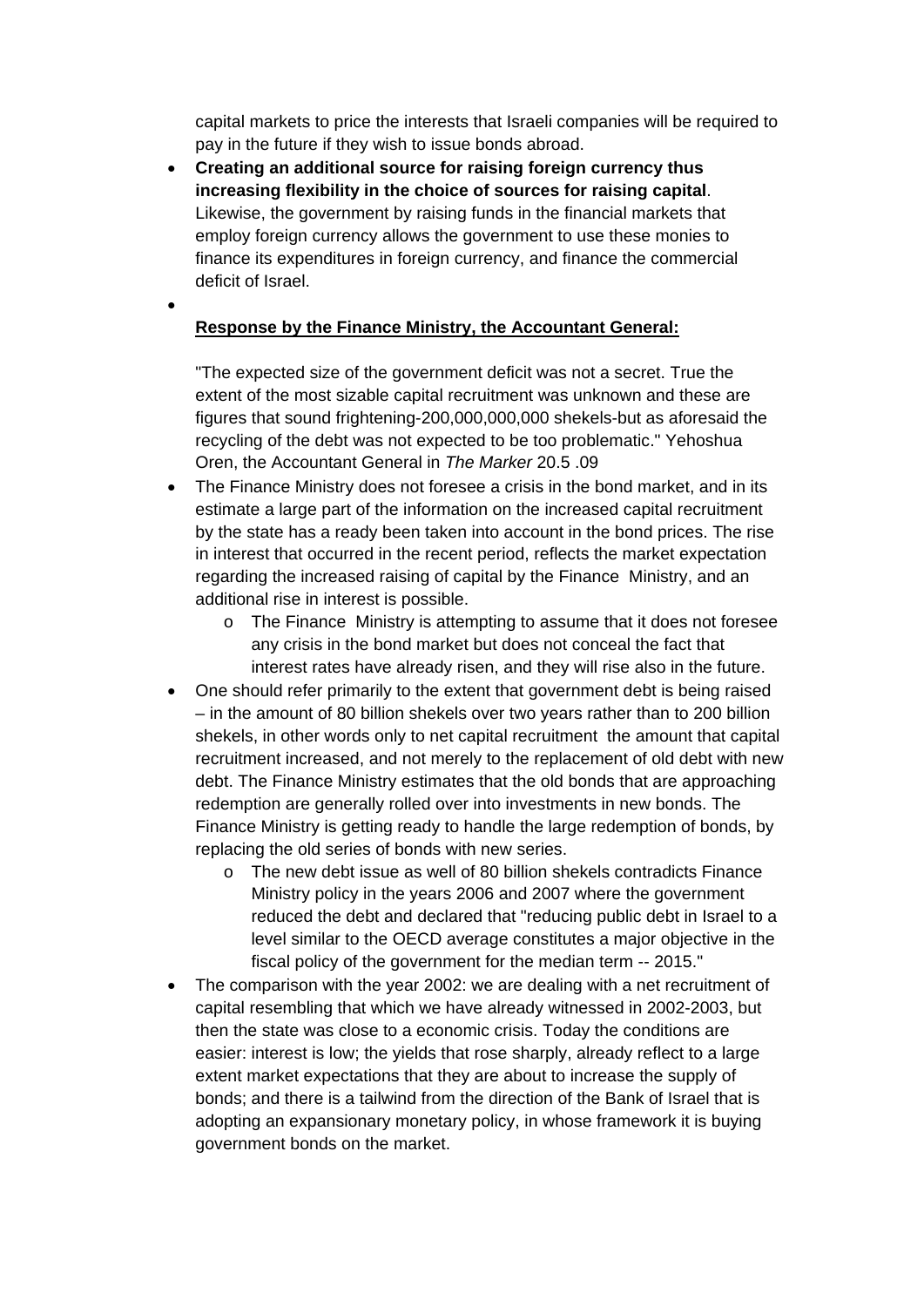- o True in 2002 the state of the economy was more severe and apprehension existed that the state was about to go bankrupt, and therefore drastic measures such as gigantic bond issue were taken. However despite the global crisis Israel today is in much better shape than it was in 2002 and therefore it is most problematic for the state to require such a sizable bond issue that will total the highest recorded level in the State of Israel's history.
- About 30% of the net capital recruitment will be financed from abroad, something that will reduce the pressure on the local market area and it has not yet been decided if the raising of capital will be performed in the framework of the American guarantees. Israel still has a quota of \$3.8 billion in guarantees for raising capital hat but the Finance Ministry prefers approaching the international market first of all, and only if necessity arises to use these guarantees. If the guarantees will not be prolonged, they will elapse in the year 2011.
	- o True 30% will be recruited abroad but still 70% will be issued in Israel. We are dealing with 70% of a gigantic issue of 200 billion shekels, and altogether 140 billion shekels that will be issued in local markets, about 70 billion shekels a year, a sum most appreciably higher than all the issues that took place in Israel from 2004 onwards.
- The accountant general assumes that there will yet be changes in the yields, but he does not know how to determine whether they will rise or decline. A large portion of the recent price declines on yield did not stem exclusively from the increased capital recruitment by the Finance Ministry, but also from a recovery in the corporate bond market and a move by investors from government bonds to corporate bonds. He noted that he is uncertain as to whether the capital market properly evaluates the risk in corporate bonds.
	- o In other words the accountant general did not provide any forecast on what will be the result of the issue and whether the apprehension regarding the rise in yields will fulfill itself. He preferred to respond to the question of should one expect an additional decline in bond market prices in the following manner: "I am not an analyst of the market I believe that we will still see a change in yields, but they can rise just as they can climb". It is not certain that one should suffice with this determination. Those who set policy should give their attention to the significance of making important and complicated decisions without an exhaustive examination of the issue, by both the Finance Ministry as well as the Knesset. The bodies scrutinizing policy should first ascertain whether the Finance Ministry conducted regressions, prepared scenarios for the results, or conducted research that will demonstrate what could happen after such an issue, based on precedents abroad for recruiting such a large amount of capital on the local market, to the extent that they exist.
- The deficit increased due to the decline in tax collection and because the government did not make budget cuts. The more the deficit increases a greater debt burden will be imposed on the government, and this will have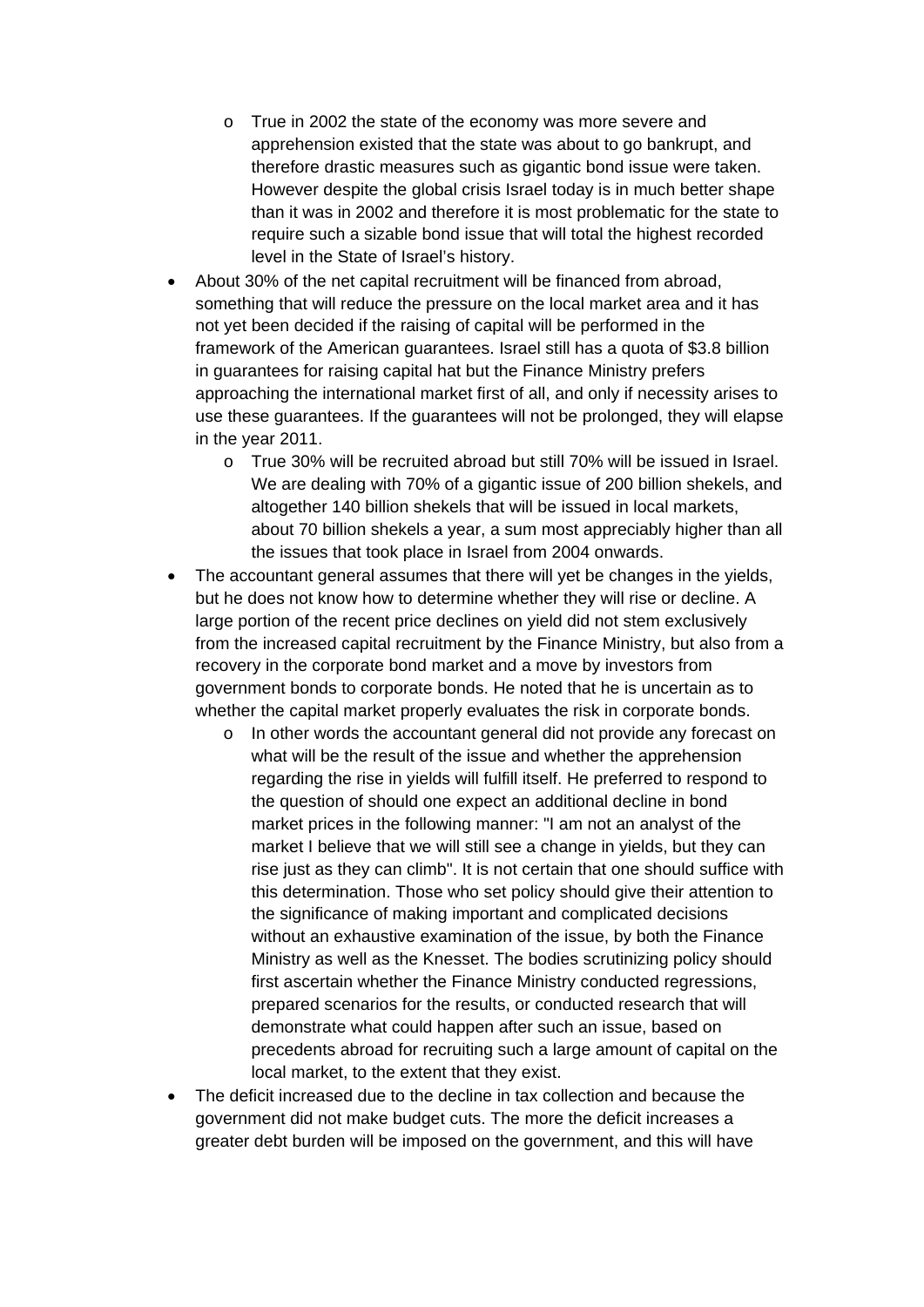heavy repercussions in terms of the cost of raising capital, the burden of future interest as well as the ability to raise money.

o Therefore the Finance Ministry concedes that a situation has been created where the government deficit has increased and the burden of the debt on the government has also risen and this is prejudicial to the future capability of raising capital and the interest burden. Nevertheless, the significance of the decision to raise capital that is being discussed is that is has been decided to impose on every Israeli citizen, and especially on a child who belongs to the future generation, the onus of shouldering a debt burden of 200 billion shekels some of which has accumulated from previous years and some which will be paid off in the next years**.** As there are 7,000,000 residents in Israel, one can say that upon each and every one of us a future debt of about 28,500 shekels is to be imposed as a result of the intended bond issue.

#### **Worldwide:**

- **Injury to Israel's credit rating**: the bond issue constitutes in practice an increase in public debt as a percentage of GDP. A high national debt can lead to downgrades in the state's credit rating. This was the case with countries such as Spain, Ireland, Greece, Portugal, that as a result of their huge debt the credit rating companies reduced their rating, and this has been reflected in higher interest rates charged companies and households.
- Damage to Great Britain's credit rating: In 21.5.09 the Standard and Poor (S&P) rating company reduced Britain's credit rating from positive to negative, with a warning that it expects that Britain in the next two years could lose its credit rating currently ranked at the highest possible level AAA due to the country's national debt that is expected to total €1.4 trillion in the course of the next five years. As a result of which S&P placed British bonds on a watch list.
- The United States: apprehension was voiced in the United States that it too could lose its perfect credit rating. Despite this the American Treasury decided on May 26, 2009 to conduct a giant issue in an attempt to cover part of its huge deficit. The size of the issue set a new record and totaled \$101,000,000,000. On the one hand there are those who argue that this was intended to guarantee that the return on the bonds that the government is selling will be very low, so that the financing of debts would be relatively low and will not increase the burden on the treasury's coffers. On the other hand Nick Kalivas the Deputy Director General for Financial Research in MF Global argues that the nexus between the decline in income from taxes and the huge size of government recovery programs government have led to a skyrocketing of money raising. In his opinion the similarity between the economies of the United States and Britain is great -raising apprehensions that the move to lower the credit rating in Britain will result in a similar downgrade in the United States as well.